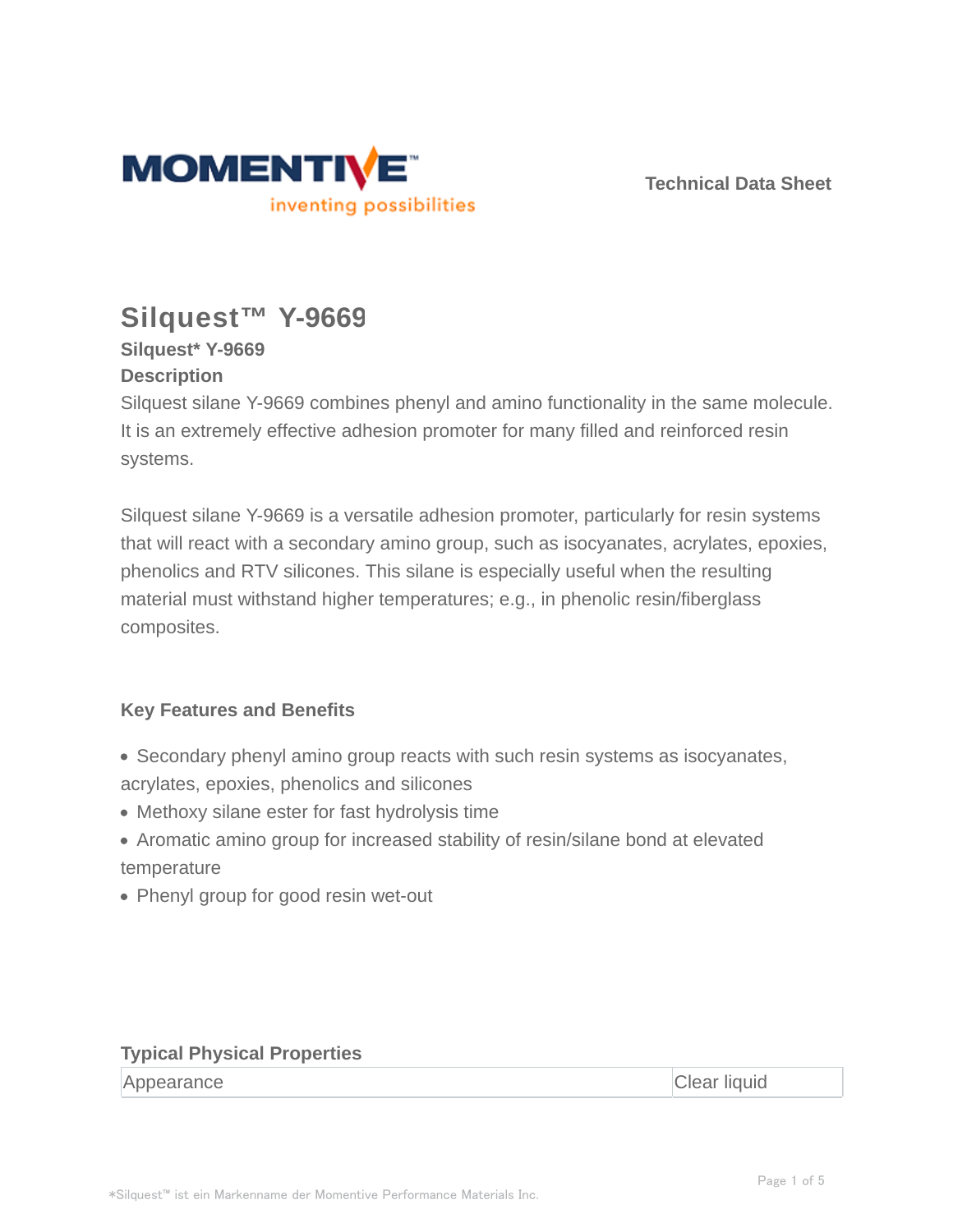| Straw-to-amber |
|----------------|
| 1.07           |
| 310(590)       |
| 146 (295)      |
|                |

(1) ASTM Method D 93

#### **Chemical Structure**

Silquest silane Y-9669 has the following chemical structure:



N-Phenyl-gamma-aminopropyltrimethoxy Silane

N-Phenyl-gamma-aminopropyltrimethoxy Silane

#### **Potential Applications**

Silquest silane Y-9669 significantly improves adhesion between inorganic surfaces and polymers that react with a secondary amine. Evaluation is recommended for such polymers as urethanes, epoxies, acrylates and phenolics that must adhere to inorganic substrates; e.g., glass, metals, fiberglass and particulate fillers. Applications include adhesives and sealants coatings, glass fiber sizes and finishes, primers and foundry sand binders.

The excellent high-temperature performance of silane Y-9669 is demonstrated by the improvement in durability of a glass fiber reinforced phenolic resin laminate. As shown in Table 1, composites prepared with silane Y-9669 better maintained the superior flexural strength of the laminate, even after prolonged exposure to high temperature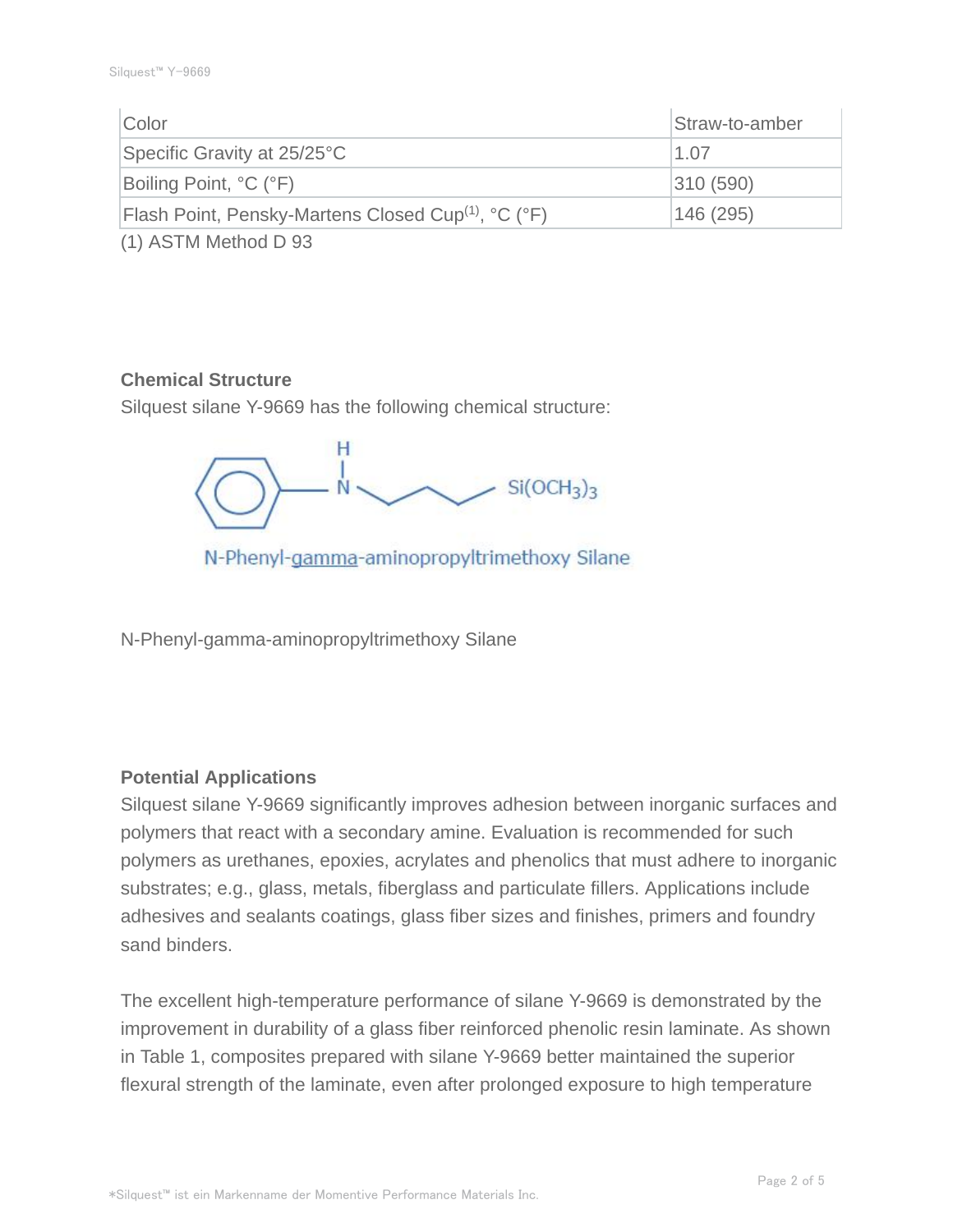and moisture, as compared to similar composites prepared with Silquest A-1100\* silane.

## **Table 1: Effect of Silanes on High-Temperature Flexural Strength Properties of Phenolic/Fiberglass Composites**

|                 | Flexural Strength, psi x $10^{-3}$ |                        |                                              |  |
|-----------------|------------------------------------|------------------------|----------------------------------------------|--|
| Silane          | Initial                            | 96 hr at 500°F (260°C) | 192 hr at $500^{\circ}$ F (260 $^{\circ}$ C) |  |
|                 | Dry/Wet                            | Dry/Wet                | Dry/Wet                                      |  |
| Silquest A-1100 | 64/62                              | 47/41                  | 22/13                                        |  |
| Silquest Y-9669 | 65/66                              | 58/48                  | 41/34                                        |  |

These data confirm that silane Silquest silane Y-9669 offers superior high-temperature aging characteristics in GFR composites. Consequently, it is a likely candidate for other resin systems and applications that involve high-temperature exposure.

**Patent Status** Standard copy to come

**Product Safety, Handling and Storage** Standard copy to come

#### **Processing Recommendations**

Silquest silane Y-9669 may be added directly to the matrix resin or during formulation, or used independently as a primer. For waterborne applications, the silane can be diluted in acidified water. When properly diluted, these aqueous solutions are stable for up to 72 hours. A typical solution is prepared by adding 1 gram of Silquest silane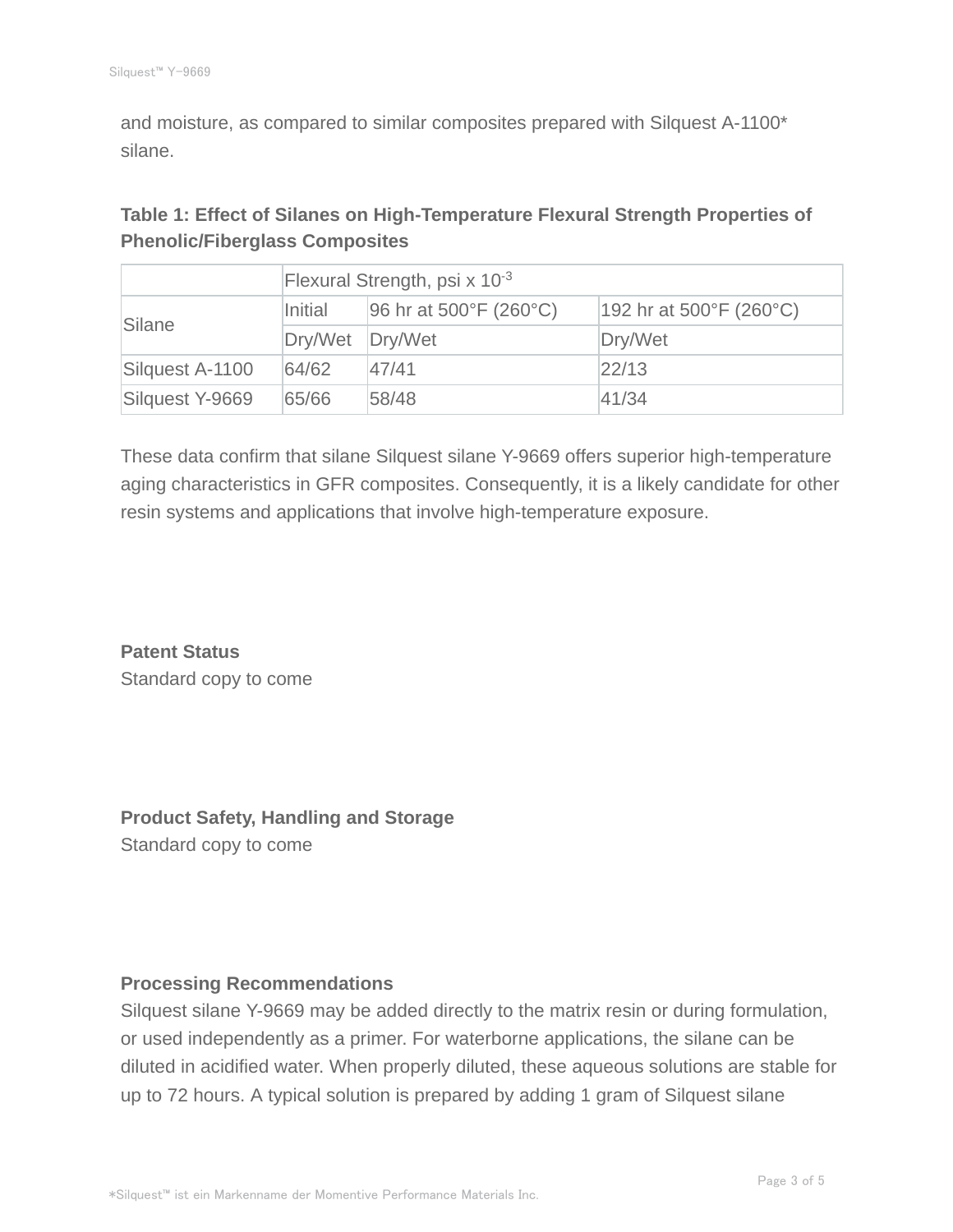Y-9669 to 99 grams of water acidified to pH 2.9 with glacial acetic acid. **Limitations** Standard copy to come

# **Contact Information**

Email commercial.services@momentive.com

#### **Telephone**

| <b>Americas</b>      | <b>Latin America</b> | <b>EMEAI- Europe, Middle</b><br>East, Africa & India | <b>ASIA PACIFIC</b> |
|----------------------|----------------------|------------------------------------------------------|---------------------|
| +1 800 295 2392      | <b>Brazil</b>        | <b>Europe</b>                                        | <b>China</b>        |
| Toll free*           | +55 11 4534 9650     | +390510924300                                        | 800 820 0202        |
| +704 805 6946        | <b>Direct Number</b> | Direct number                                        | Toll free           |
| <b>Direct Number</b> |                      |                                                      | +86 21 3860 4892    |
|                      |                      |                                                      | Direct number       |
| *All American        | <b>Mexico</b>        | <b>India, Middle East &amp;</b>                      | Japan               |
| countries            | +52 55 2169 7670     | <b>Africa</b>                                        | +81 3 5544 3111     |
|                      | <b>Direct Number</b> | + 91 44 71212207                                     | Direct number       |
|                      |                      | Direct number*                                       |                     |
|                      |                      | *All Middle Eastern                                  | <b>Korea</b>        |
|                      |                      | countries, Africa, India,                            | +82 2 6201 4600     |

For literature and technical assistance, visit our website at: www.momentive.com

#### **DISCLAIMER:**

**THE MATERIALS, PRODUCTS AND SERVICES OF MOMENTIVE PERFORMANCE MATERIALS INC. AND ITS SUBSIDIARIES AND AFFILIATES (COLLECTIVELY "SUPPLIER"), ARE SOLD SUBJECT TO SUPPLIER'S STANDARD CONDITIONS OF SALE, WHICH ARE INCLUDED IN THE APPLICABLE DISTRIBUTOR OR OTHER SALES AGREEMENT, PRINTED ON THE BACK OF ORDER ACKNOWLEDGMENTS AND INVOICES, AND AVAILABLE UPON REQUEST. ALTHOUGH ANY INFORMATION, RECOMMENDATIONS, OR ADVICE CONTAINED**